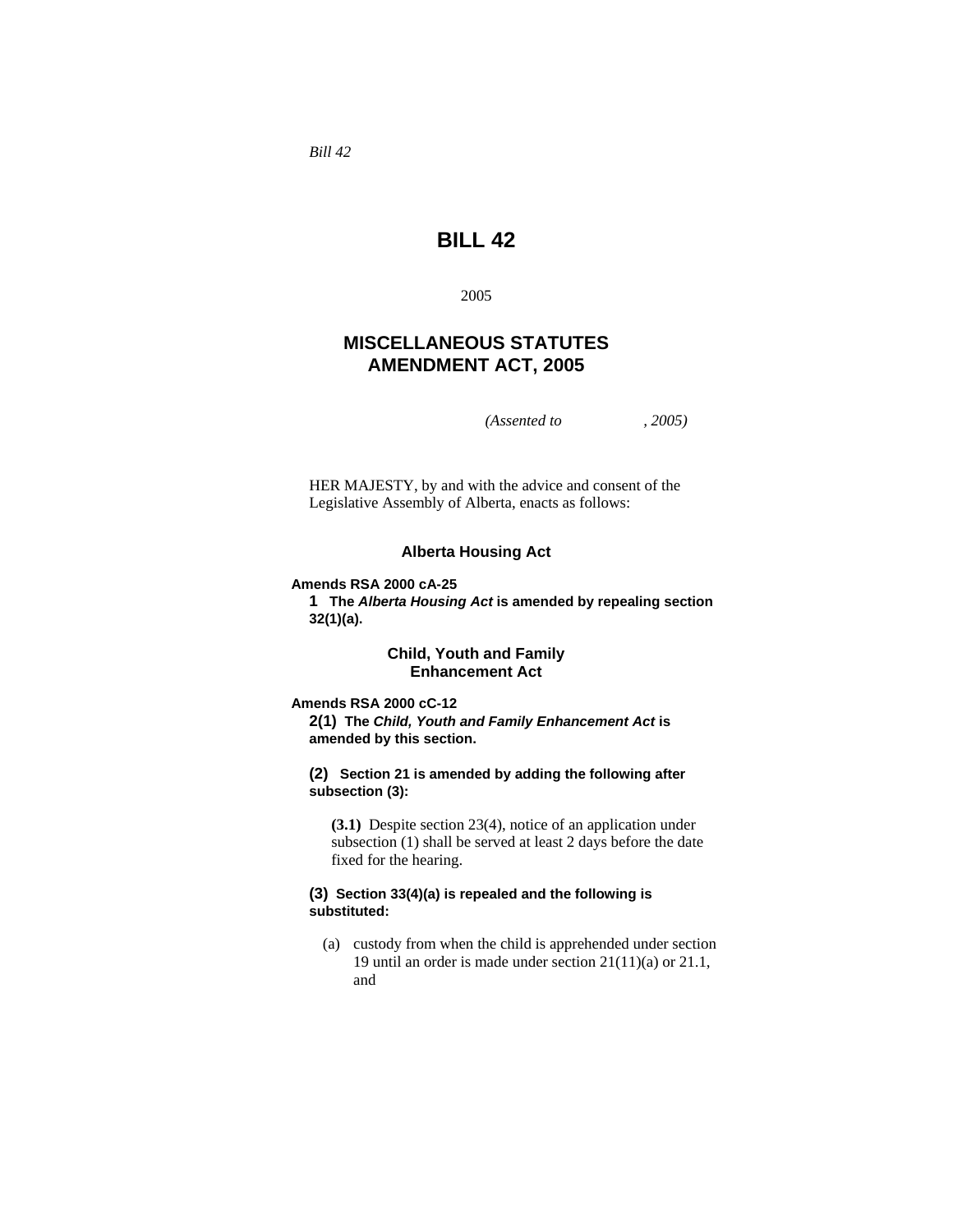**(4) Section 51(2) is amended by striking out** "43.1,".

# **Civil Enforcement Act**

# **Amends RSA 2000 cC-15**

**3 The** *Civil Enforcement Act* **is amended in section 7(3) by striking out** "15 days" **and substituting** "30 days". **Employment Standards Code** 

#### **Amends RSA 2000 cE-9**

**4 The** *Employment Standards Code* **is amended in section 90(5) by striking out** "Maternity and Adoption Benefits" **and substituting** "Maternity Leave and Parental Leave".

# **Energy Statutes Amendment Act, 2003**

#### **Amends SA 2003 c18**

**5(1) The** *Energy Statutes Amendment Act, 2003* **is amended by this section.** 

**(2) Section 14 is amended in the new section 55 of the** *Mines and Minerals Act*

- **(a) in subsection (1) by adding the following after clause (a):** 
	- (a.1) in writing direct that person to pay to the Minister within the time specified in the direction compensation in an amount determined under the regulations;
- **(b) in subsection (3) by adding** "compensation payable or" **after** "Any";
- **(c) in subsection (4) by striking out** "a penalty" **and substituting** "any compensation or penalty".

**(3) Section 19 is amended in the new section 87.1(2) and (3) of the** *Mines and Minerals Act* **by striking out** "January 1, 2001" **and substituting** "January 1, 2000".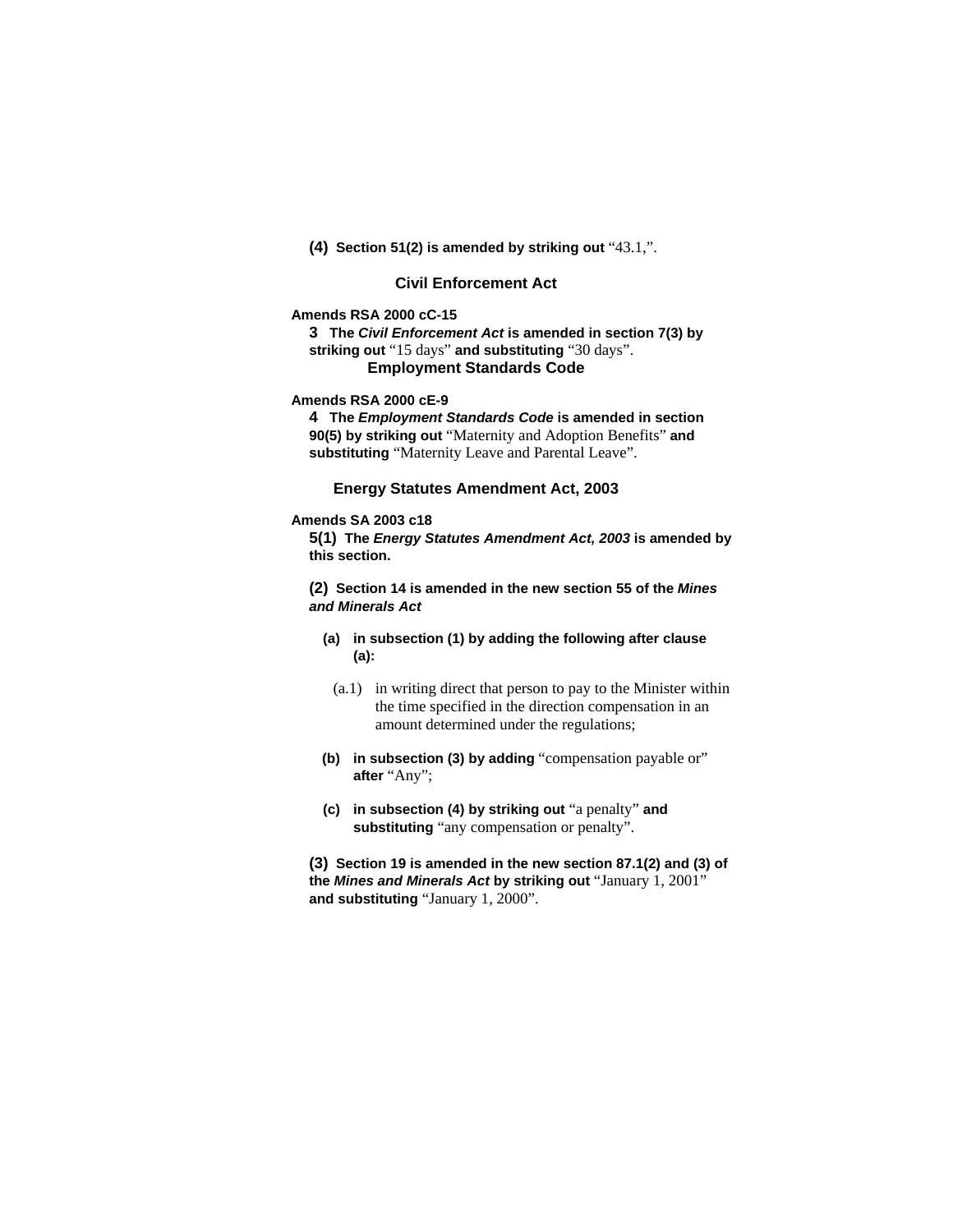# **Government Organization Act**

**Amends RSA 2000 cG-10** 

**6(1) The** *Government Organization Act* **is amended by this section.** 

- **(2) Section 11 is amended**
	- **(a) in subsection (1)** 
		- **(i) in clause (a)(i) by striking out** ", agency or official of the Government of Alberta" **and substituting** "or Provincial agency";
		- **(ii) by adding the following after clause (a):** 
			- (a.1) "Provincial agency" means Provincial agency as defined in the *Financial Administration Act*;
	- **(b) in subsection (2)** 
		- **(i) by adding** "Provincial" **before** "agency";
		- **(ii) by striking out** "of it" **and substituting** "of the Government of Alberta";
	- **(c) in subsection (3) by adding the following after clause (c):** 
		- (d) providing that specific entities are not Provincial agencies for the purpose of this section.
	- **(d) in subsection (5) by striking out** ", agency or official of the Government of Alberta" **and substituting** "or Provincial agency".
- **(3) Schedule 6 is amended in section 1(c)**
	- **(a) by striking out** "must" **and substituting** "may";
	- **(b) by striking out** "all" **and substituting** "any";
	- **(c) by striking out** "agreements" **and substituting**  "agreement".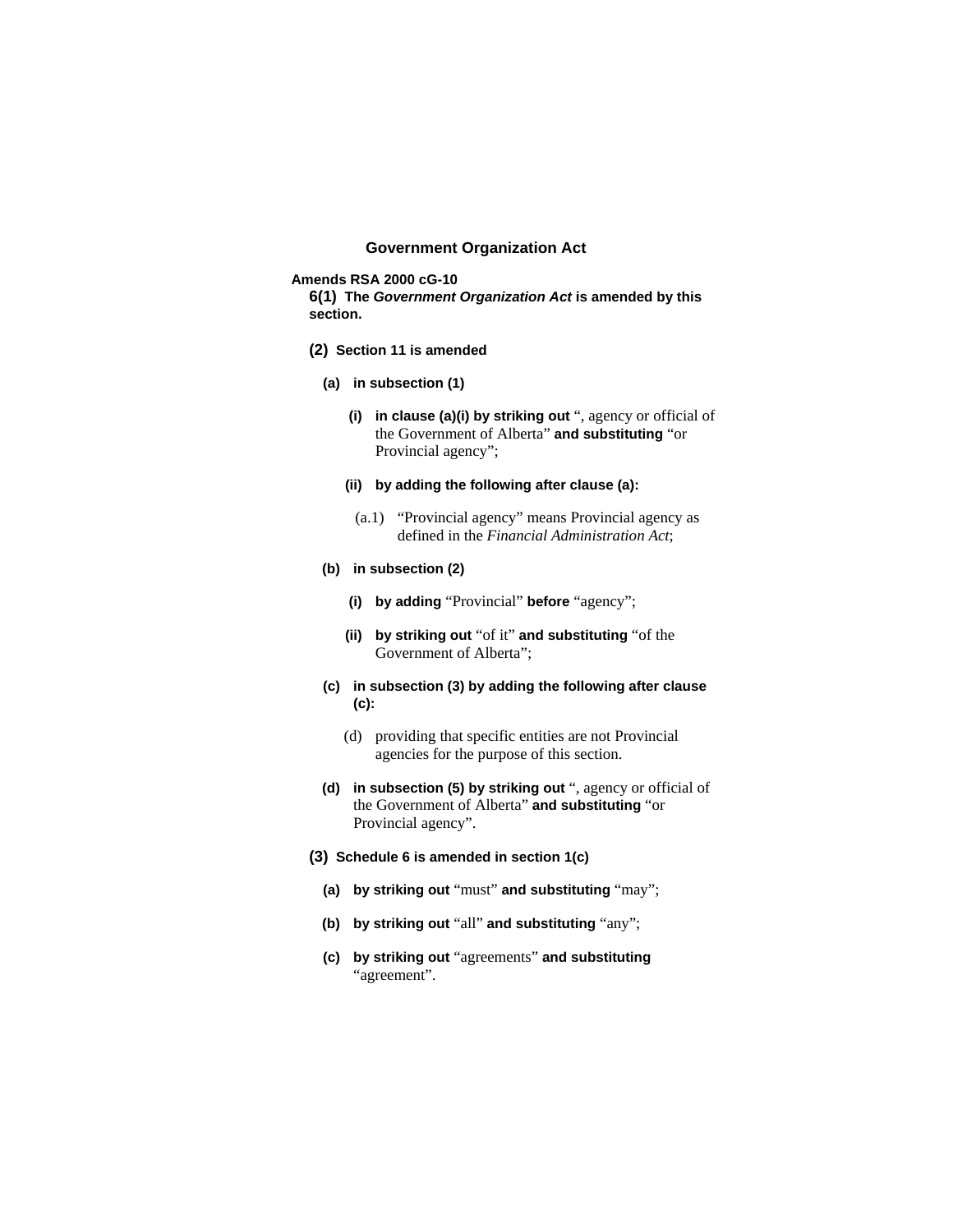# **Land Titles Act**

#### **Amends RSA 2000 cL-4**

**7(1) The** *Land Titles Act* **is amended by this section.** 

**(2) Section 166 is amended by striking out** "Provincial Treasurer at the times and" **and substituting** "Crown".

**(3) Section 167 is amended by striking out** "Provincial Treasurer" **and substituting** "Crown".

**(4) Section 173 is amended by striking out** "Provincial Treasurer" **and substituting** "Crown".

**(5) Section 175(1) is repealed and the following is substituted:**

# **Payment of judgment out of General Revenue Fund**

**175(1)** A judgment recovered against the Registrar or a claim directed to be paid pursuant to section 180 may be paid out of the General Revenue Fund.

## **(6) Section 182 is amended**

# **(a) by repealing subsection (2) and substituting the following:**

**(2)** A certificate signed by an accounting officer, as defined in the *Financial Administration Act*, of the payment out of the General Revenue Fund pursuant to section 175 is sufficient proof of the debt.

**(b) in subsection (3)(b) by striking out** "signed by the Provincial Treasurer" **and substituting** "described in subsection  $(2)$ ".

#### **Mines and Minerals Act**

# **Amends RSA 2000 cM-17**

**8(1) The** *Mines and Minerals Act* **is amended by this section.** 

**(2) Sections 56(1)(a) and (2)(b) and 67(2) are amended by striking out** "Energy Resources Conservation Board" **and substituting** "Alberta Energy and Utilities Board".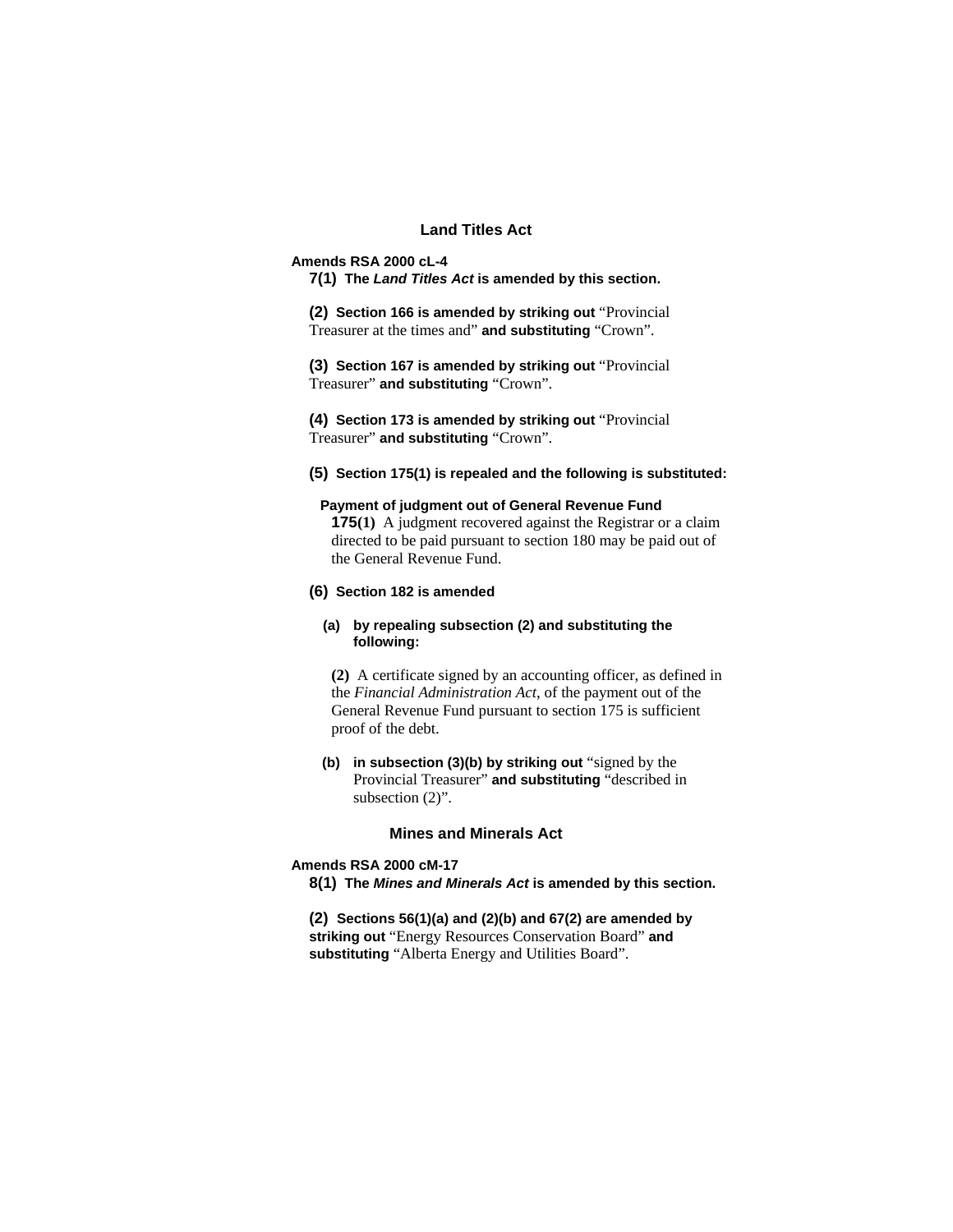## **(3) Section 87 is amended by adding the following after subsection (4):**

**(5)** In subsection (2) the reference to the Energy Resources Conservation Board includes a reference to the Alberta Energy and Utilities Board.

# **Queen Elizabeth II Golden Jubilee Recognition Act**

#### **Amends SA 2002 cQ-0.5**

**9(1) The** *Queen Elizabeth II Golden Jubilee Recognition Act* **is amended by this section.**

- **(2) Section 3 is amended** 
	- **(a) in subsection (2) by striking out** "5";
	- **(b) by adding the following after subsection (2):**

**(2.1)** The maximum number of outstanding students who may be granted the Queen's Golden Jubilee Citizenship Medal under subsection (2) is the number established by the regulations.

## **(3) Section 5 is amended by adding the following after clause (c):**

 (c.1) respecting the number of outstanding students who may be granted the Queen's Golden Jubilee Citizenship Medal;

# **School Act**

#### **Amends RSA 2000 cS-3**

- **10(1) The** *School Act* **is amended by this section.**
- **(2) Section 136 is amended**
	- **(a) in subsection (3) by striking out** "Not less than 30 days before the date set for hearing the appeal, or such shorter time period as determined by the Board of Reference," **and**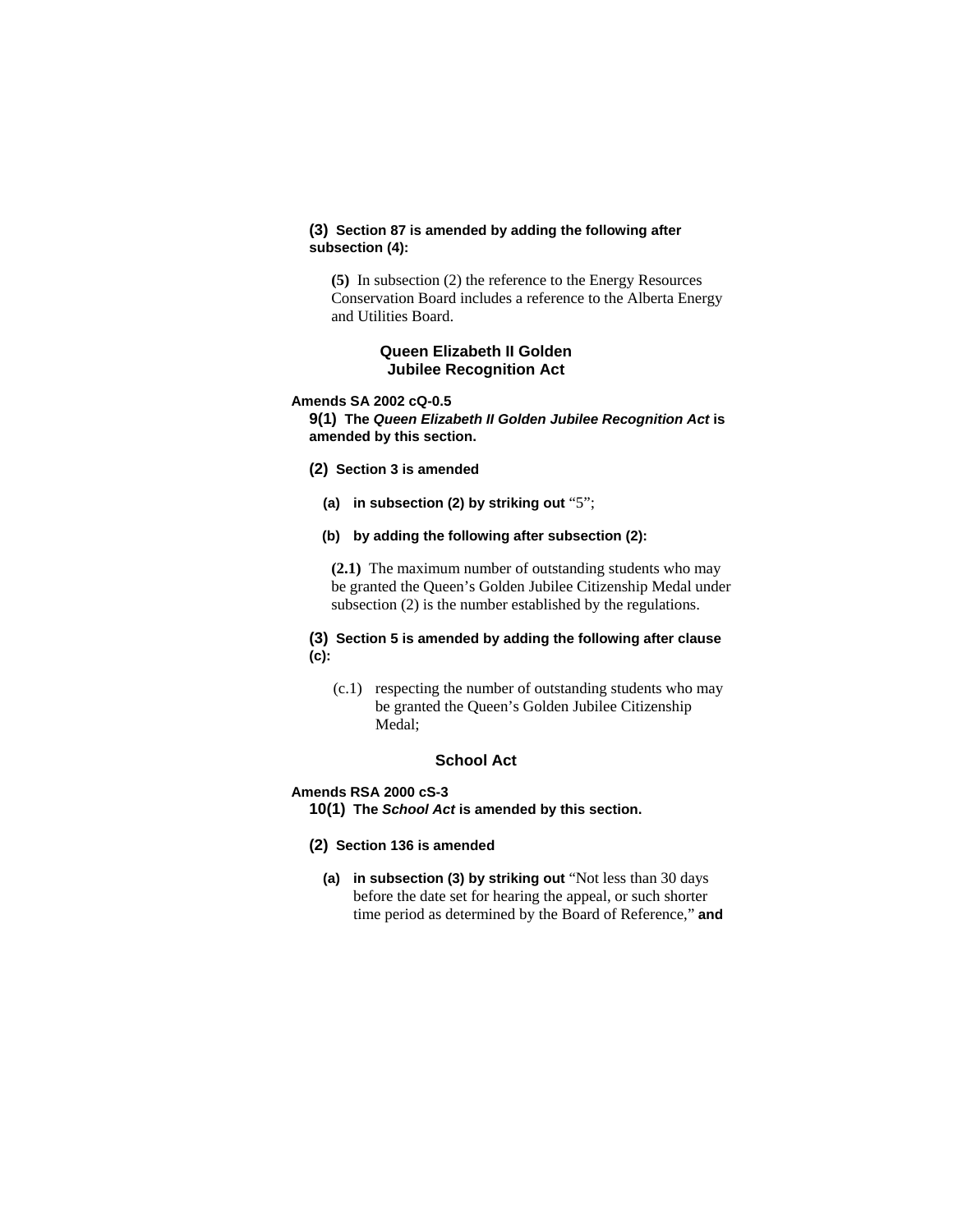**substituting** "Within the time determined by the regulations,";

#### **(b) by repealing subsection (7)(b) and substituting the following:**

- (b) governing any matter under subsection (3) respecting the provision of material and information and the making of disclosures, and the time within which they must be provided and made.
- **(3) This section comes into force on Proclamation.**

#### **Explanatory Notes**

## **Alberta Housing Act**

**1** Amends chapter A-25 of the Revised Statutes of Alberta 2000. Section 32(1)(a) presently reads:

*32(1) No action for damages may be commenced against* 

 *(a) a management body,* 

#### **Child, Youth and Family Enhancement Act**

**2**(1) Amends chapter C-12 of the Revised Statutes of Alberta 2000.

(2) Section 21(3) presently reads:

 *(3) An application under subsection (1) shall be heard not more than 10 days after the child is apprehended.* 

(3) Section 33(4) presently reads:

*(4) For the purposes of subsection (1), the following periods during which a director has custody of a child shall not be included in computing the total cumulative period of time:* 

 *(a) custody referred to in section 22, and*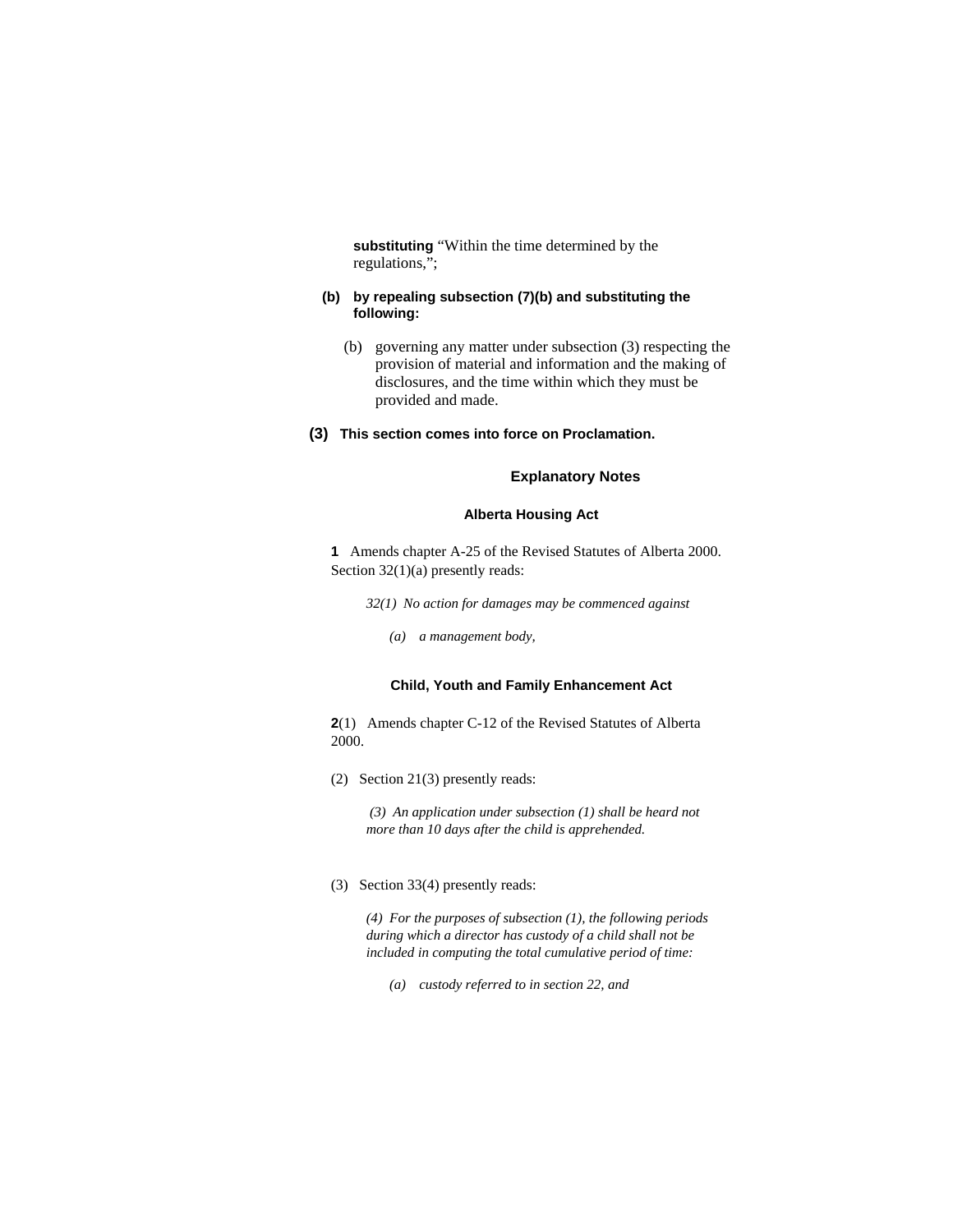- *(b) the first 42 days provided for in section 21.1(6).*
- (4) Section 51(2) presently reads:

*(2) Unless it is satisfied that it would be in the best interests of the child to order otherwise, the Court shall in respect of a child who is confined under this Division extend the confinement pending the hearing of an application under section 43.1, 44 or 44.1 or the hearing of a review under section 49, as the case may be.* 

#### **Civil Enforcement Act**

**3** Amends chapter C-15 of the Revised Statutes of Alberta 2000. Section 7(3) presently reads:

*(3) If within 15 days from the day of being served with a notice under subsection (1), an enforcement creditor in writing instructs the agency or, in the case of garnishment, the clerk to continue the proceedings,* 

- *(a) the proceedings shall continue, and*
- *(b) where more than one enforcement creditor instructs that the proceedings be continued, the enforcement creditor whose instructions were first received by the agency or, in the case of garnishment, by the clerk is from then on deemed to be the instructing creditor.*

#### **Employment Standards Code**

**4** Amends chapter E-9 of the Revised Statutes of Alberta 2000. Section 90(5) presently reads:

*(5) An order of the Director for compensation under section 89(3)(b) may direct payment for a period not exceeding 6 months from the date that the employment of the employee was suspended or terminated, that the employee was laid off or that the employer failed to reinstate the employee or to provide the employee with alternative work, in accordance with Part 2, Division 7, Maternity and Adoption Benefits.* 

#### **Energy Statutes Amendment Act, 2003**

**5**(1) Amends chapter 18 of the Statutes of Alberta, 2003.

(2) Section 55 of the Mines and Minerals Act as enacted by section 14 of the Energy Statutes Amendment Act, 2003 presently reads:

*55(1) Where the Minister has grounds to believe that a person has contravened section 54(1), the Minister may do one or more of the following:*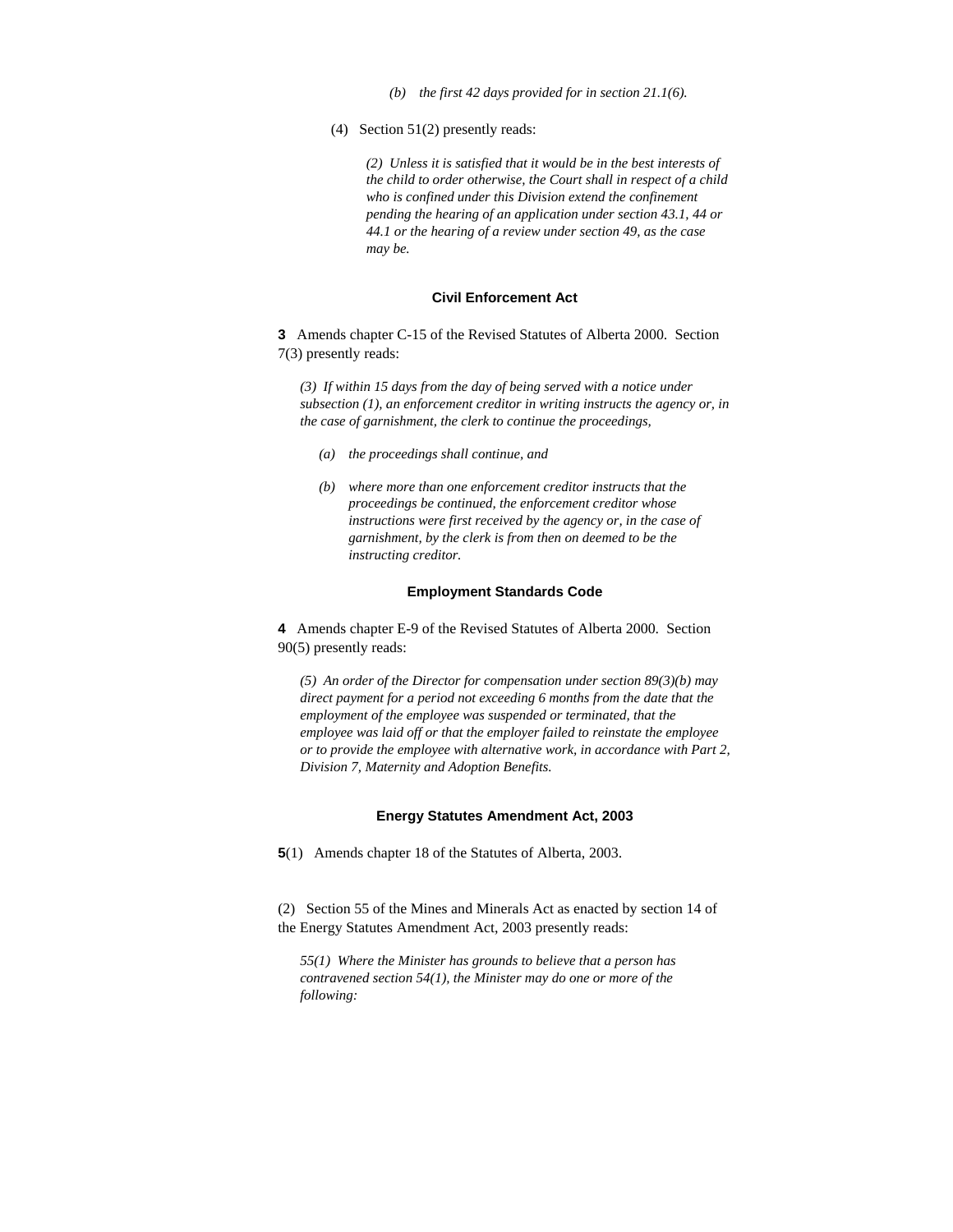- *(a) in writing impose a penalty on that person and direct that person to pay the penalty to the Minister within the time specified in the direction in an amount determined under the regulations;*
- *(b) in writing require that person to forfeit to the Crown in right of Alberta any information or data obtained as a result of the contravention;*
- *(c) disqualify that person from bidding on an agreement if the Minister is of the opinion that information or data obtained as a result of the contravention may give that person an advantage over others in bidding for the agreement;*
- *(d) cancel any agreement to which that person is a party where the Minister is of the opinion that information or data*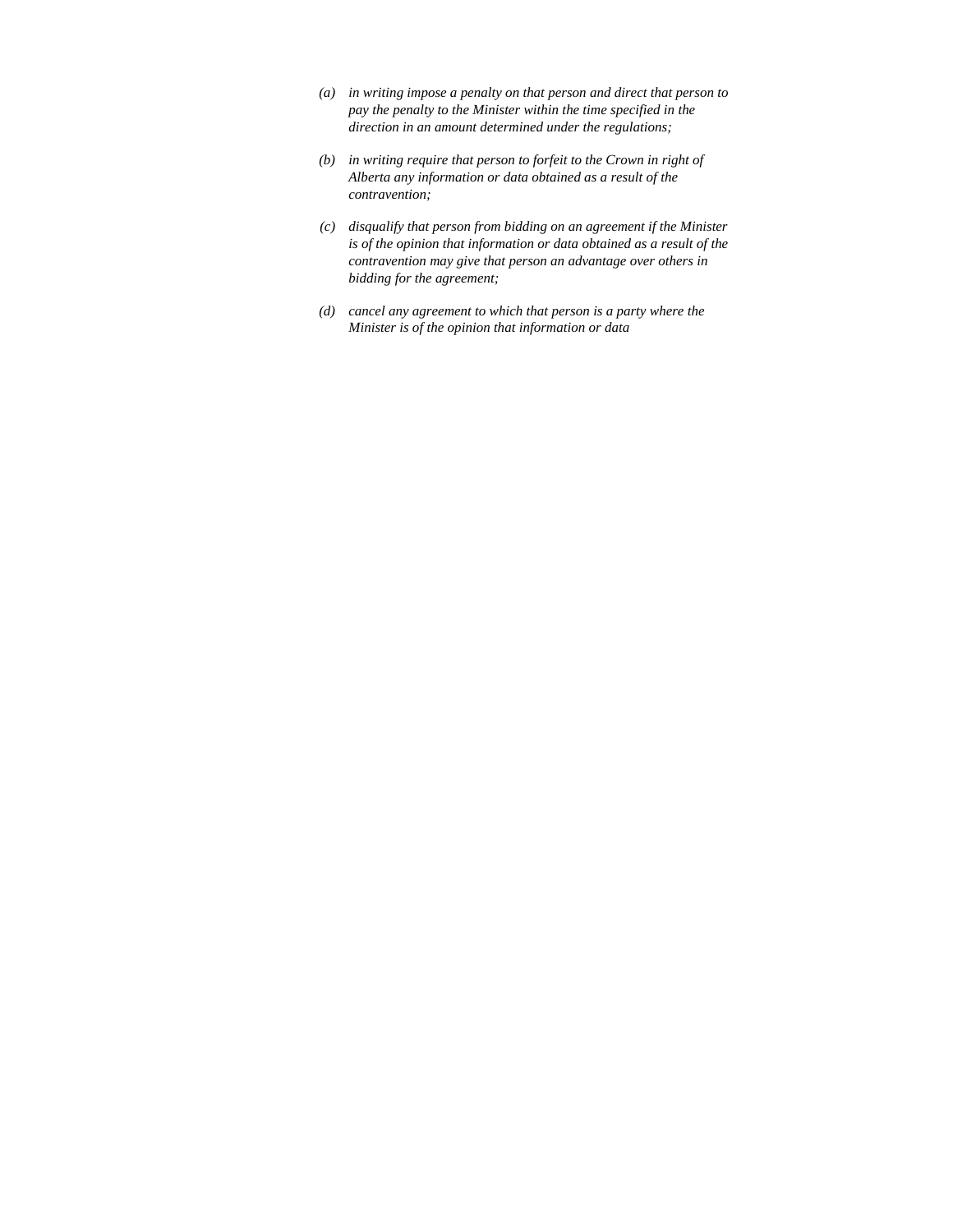*obtained as a result of the contravention may have given that person an advantage over others in acquiring the agreement.* 

*(2) The Minister must refund the money paid to acquire an agreement that is cancelled under subsection (1)(d).* 

*(3) Any penalty imposed pursuant to a direction under subsection (1) is recoverable by the Minister in an action in debt.* 

*(4) Section 43 applies to a penalty owing under this section in the same way as if it were liability in respect of royalty on a mineral.* 

(3) Section 87.1(2) and (3) of the Mines and Minerals Act as enacted by section 19 of the Energy Statutes Amendment Act, 2003 presently read:

*(2) An agreement granting rights in respect of oil sands that is issued on or after January 1, 2001, grants the right to solution gas.* 

*(3) Nothing in this section is to be construed so as to affect in any manner any agreements issued before January 1, 2001 with respect to any rights granted in respect of oil sands.* 

#### **Government Organization Act**

**6**(1) Amends chapter G-10 of the Revised Statutes of Alberta 2000.

- (2) Section 11 presently reads:
	- *11(1) In this section,* 
		- *(a) "intergovernmental agreement" means an agreement or arrangement under which*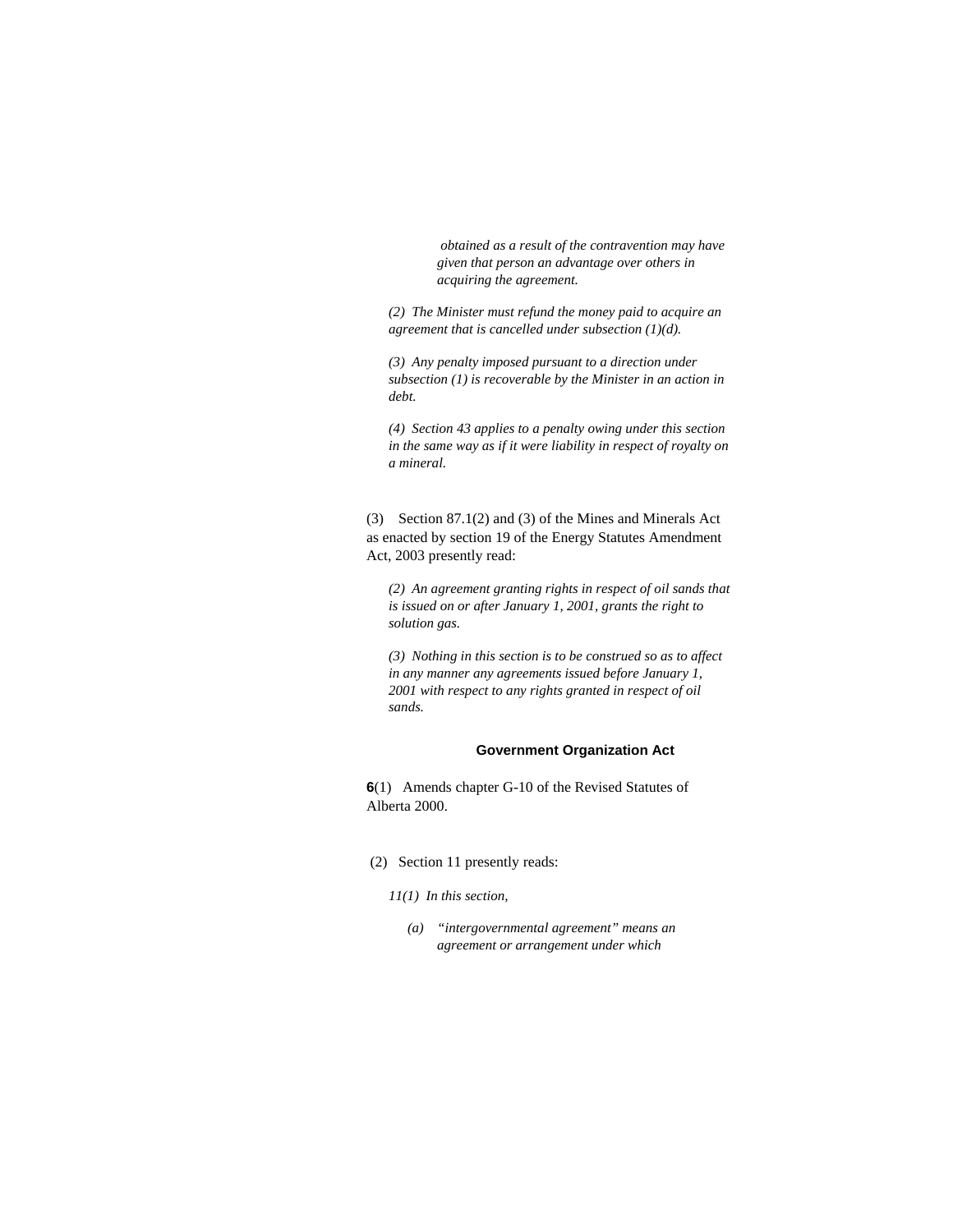- *(i) one of the parties is the Government of Alberta or a Minister, agency or official of the Government of Alberta, and*
- *(ii) the other party or one of the other parties is the Government of Canada or a minister, agency or official of it, the government of another province or territory of Canada or any minister, agency or official of it, or the government of a foreign country or any state, minister, agency or official of it;*
- *(b) "responsible Minister" means the Minister determined under section 16 as the Minister responsible for this section.*

*(2) Notwithstanding any other Act, an intergovernmental agreement to which this section applies is not binding on the Government of Alberta or any Minister, agency or official of it unless* 

- *(a) it is signed on behalf of the Government of Alberta by the responsible Minister, if the agreement is designated by the regulations as an agreement that is to be signed on behalf of the Government by the responsible Minister only,*
- *(b) it is signed on behalf of the Government of Alberta by the responsible Minister in addition to any other Minister authorized by law to sign it, if the agreement is designated by the regulations as an agreement that is to be signed by the responsible Minister in addition to another Minister authorized by law to sign it, or*
- *(c) it is approved by the responsible Minister, in any other case.*
- *(3) The responsible Minister may make regulations* 
	- *(a) designating the classes of intergovernmental agreements that are to be signed on behalf of the Government of Alberta by the responsible Minister only;*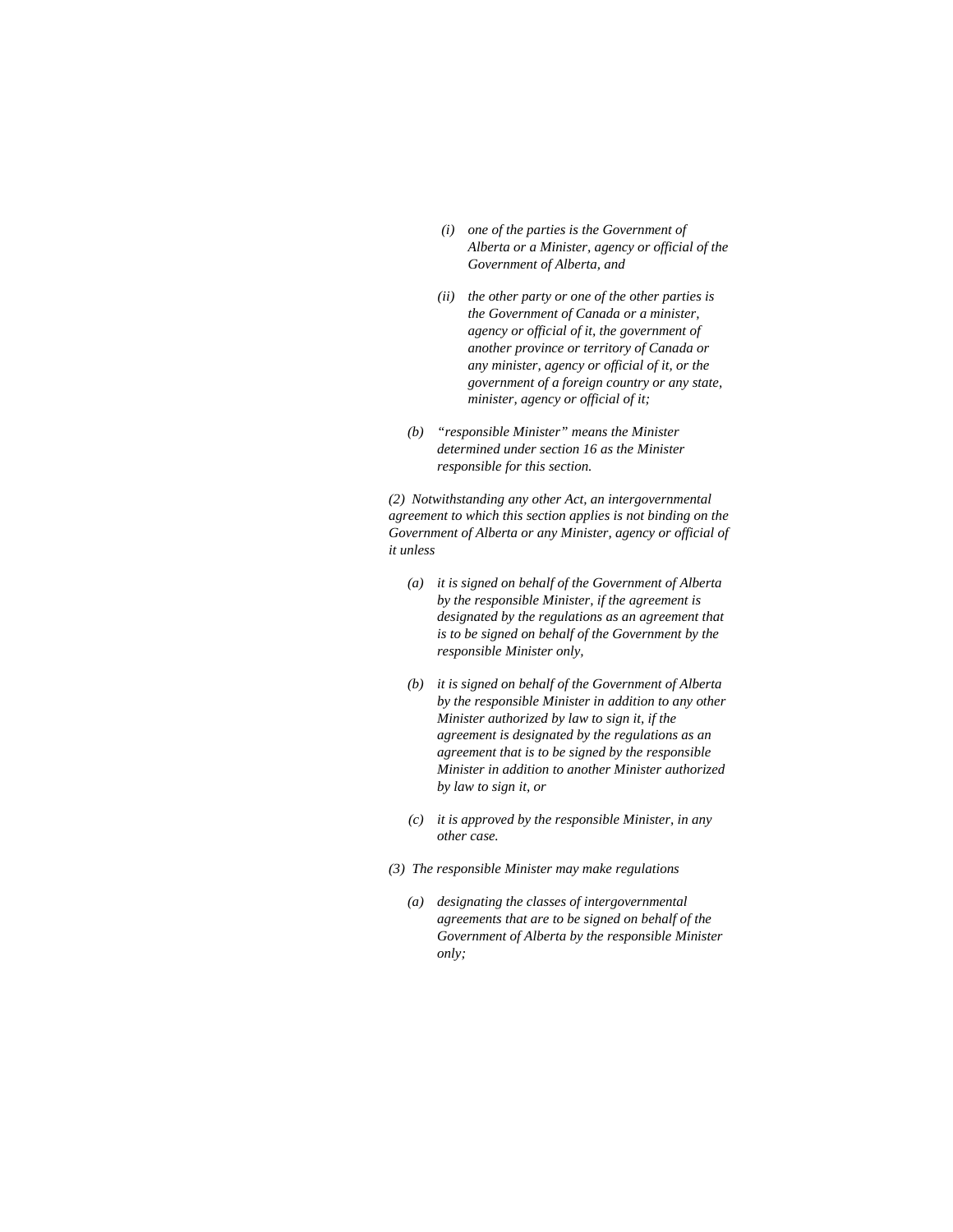- *(b) designating the classes of intergovernmental agreements that are to be signed on behalf of the Government of Alberta by the responsible Minister in addition to any other Minister authorized by law to sign them;*
- *(c) designating the classes of intergovernmental agreements to which this section does not apply.*

*(4) When under any enactment a Minister is authorized to sign an intergovernmental agreement and the agreement is of a class designated by the regulations under subsection (3)(a) as one that is to be signed on behalf of the Government of Alberta by the responsible Minister only, the responsible Minister shall sign the agreement in place of that other Minister and with the same effect as if it were signed by that other Minister.* 

*(5) No intergovernmental agreement shall be entered into or signed on behalf of the Government of Alberta or by or on behalf of a Minister, agency or official of the Government of Alberta otherwise than in accordance with this section.* 

*(6) When under any Act an intergovernmental agreement requires the approval or authorization of the Lieutenant Governor in Council, the approval or authorization must also be given in accordance with this section, notwithstanding anything in that Act.* 

- (3) Schedule 6, section 1(c) presently reads:
	- *1 The Minister* 
		- *(c) must be a party to the negotiation of all proposed intergovernmental agreements as defined in section 11 of the Act;*

#### **Land Titles Act**

**7**(1) Amends chapter L-4 of the Revised Statutes of Alberta 2000.

(2) Section 166 presently reads: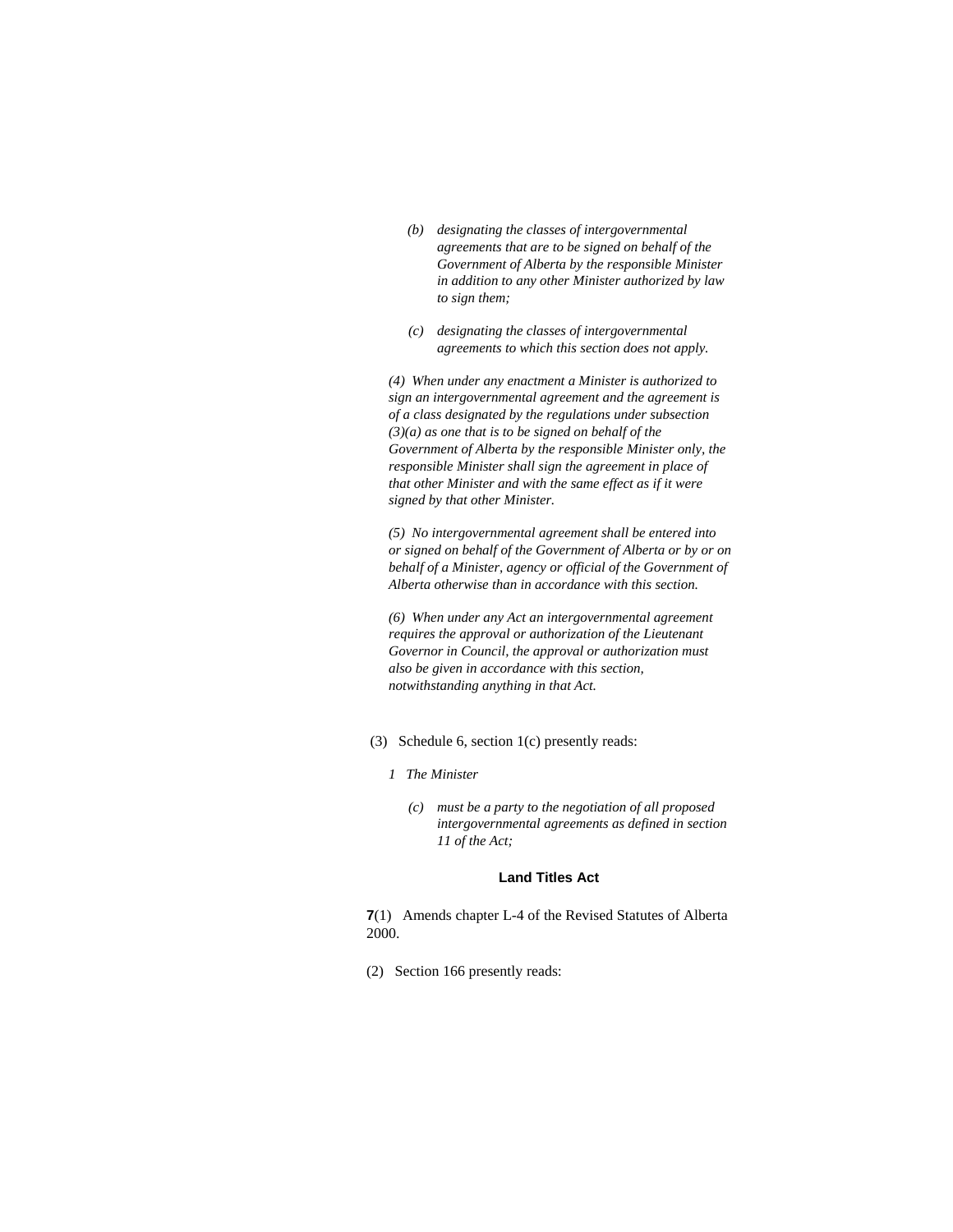*166 A Registrar shall keep a correct account of all sums of money received by the Registrar in accordance with this Act and shall pay the money to the Provincial Treasurer at the times and in the manner directed by the Lieutenant Governor in Council.* 

(3) Section 167 presently reads:

*167 All money received by the Registrar under this Act as assurance fees shall be paid to the Provincial Treasurer.* 

#### (4) Section 173 presently reads:

*173 On payment of the amount of the judgment, the Provincial Treasurer is entitled to assignment of it as against any other defendant liable as aforesaid and entitled to be subrogated to all the rights of the person entitled to the judgment.* 

(5) Section 175(1) presently reads:

*175(1) The Provincial Treasurer shall pay the amount of any* 

- *(a) judgment recovered against the Registrar, or*
- *(b) claim directed to be paid pursuant to section 180,*

*as the case may be, out of the General Revenue Fund.* 

(6) Section 182 presently reads in part:

*(2) A certificate signed by the Provincial Treasurer of the payment out of the General Revenue Fund pursuant to section 175 is sufficient proof of the debt.* 

*(3) When any amount has been paid out of the General Revenue Fund pursuant to section 175 on account of any person who has absconded or who cannot be found within Alberta and who has left any real or personal estate within Alberta, a judge, on*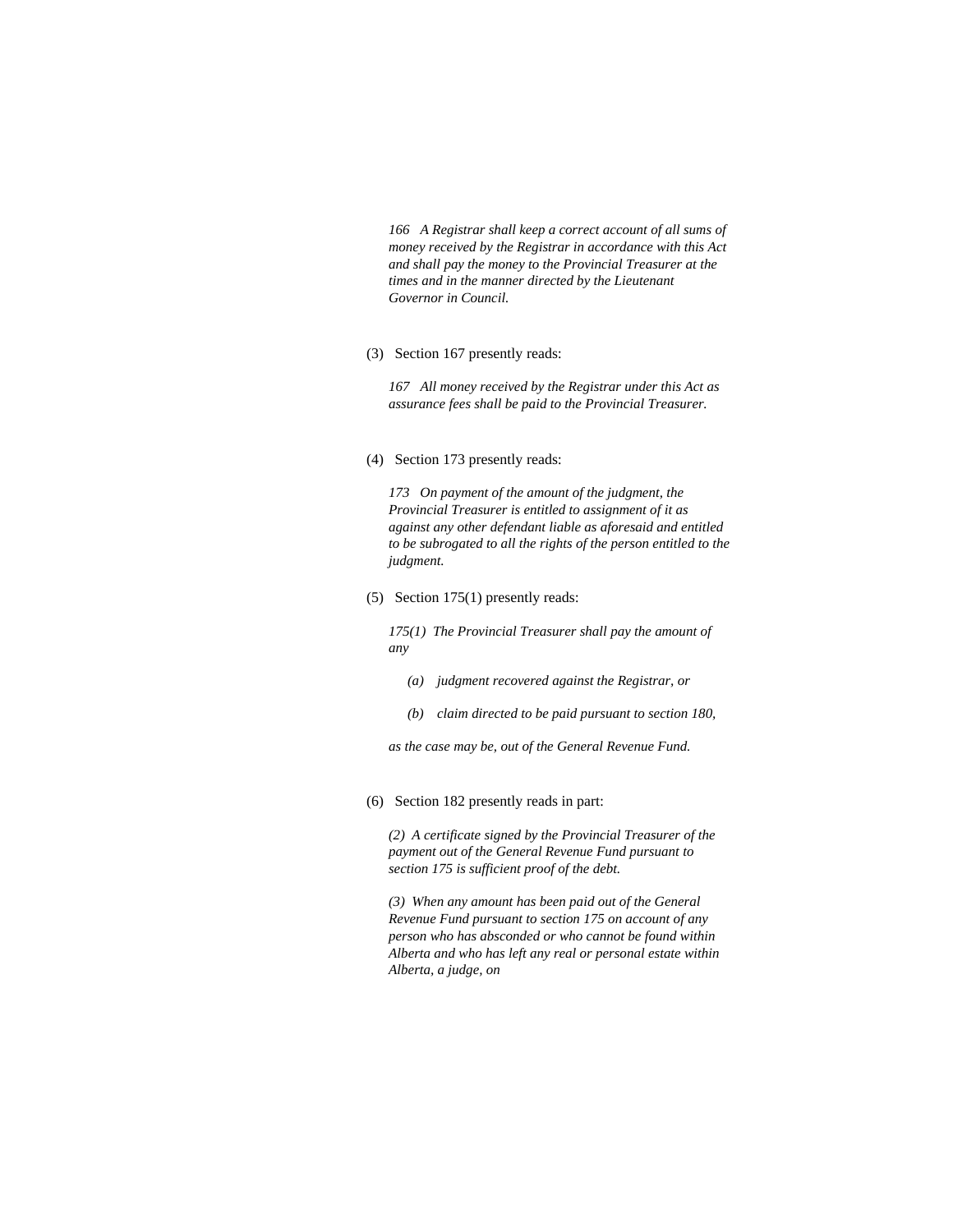- *(a) the application of the Registrar,*
- *(b) production of a certificate signed by the Provincial Treasurer that the amount has been paid in satisfaction of a judgment against the Registrar as nominal defendant, and*
- *(c) proof of service of the writ in any of the modes provided by the ordinary procedure in Alberta,*

*may allow the Registrar to sign judgment against that person forthwith for the amount paid out of the General Revenue Fund pursuant to section 175, together with the costs of the application.* 

#### **Mines and Minerals Act**

**8**(1) Amends chapter M-17 of the Revised Statutes of Alberta 2000.

(2) Replaces the references to the "Energy Resources Conservation Board" with references to the "Alberta Energy and Utilities Board".

(3) Section 87(2) presently reads:

*(2) For the purposes of this Act, the McMurray formation is deemed to be and to have always been a zone designated by the Energy Resources Conservation Board.* 

## **Queen Elizabeth II Golden Jubilee Recognition Act**

**9**(1) Amends chapter Q-0.5 of the Statutes of Alberta, 2002.

(2) Section 3(2) presently reads:

*(2) The Minister may grant the Queen's Golden Jubilee Citizenship Medal each year to the 5 most outstanding students among those receiving an award under subsection (1).*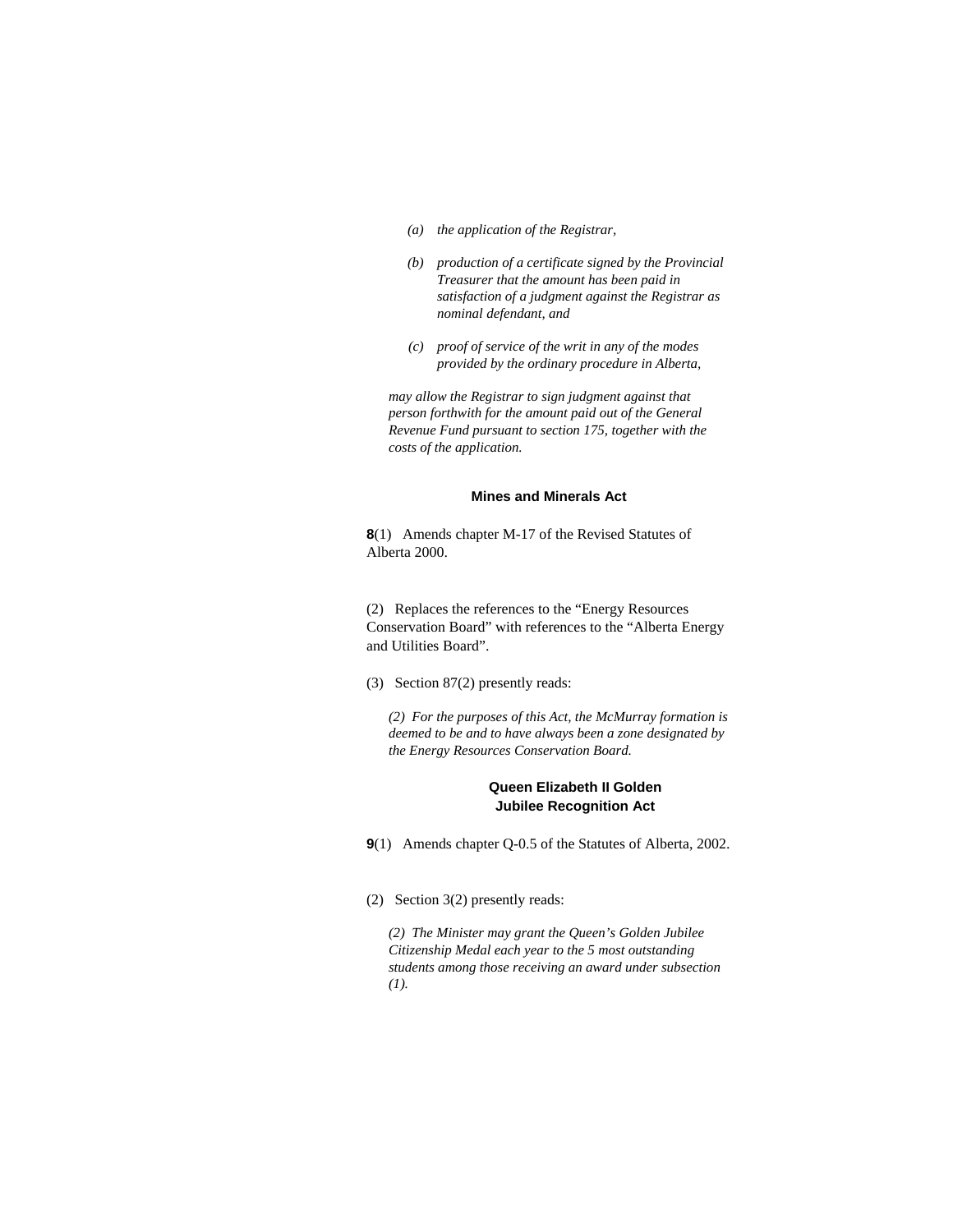# (3) Section 5 presently reads:

*5 The Lieutenant Governor in Council may make regulations* 

- *(a) varying the amounts of the awards and scholarships referred to in section 3;*
- *(b) respecting the form of recognitions referred to in section 3;*
- *(c) respecting the granting of the awards and scholarships;*
- *(d) respecting the qualifications of and residence requirements for applicants for awards and scholarships;*
- *(e) respecting the terms and conditions on which awards and scholarships may be provided and used.*

#### **School Act**

**10**(1) Amends chapter S-3 of the Revised Statutes of Alberta 2000.

(2) Section 136 presently reads in part:

*(3) Not less than 30 days before the date set for hearing the appeal, or such shorter time period as determined by the Board of Reference, each of the parties to the appeal must provide to the* 

*Board of Reference and the other parties to the appeal any material and information and make any disclosures as set out, described, governed or otherwise provided for by regulation.* 

- *(7) The Minister may make regulations* 
	- *(b) governing any matter respecting*